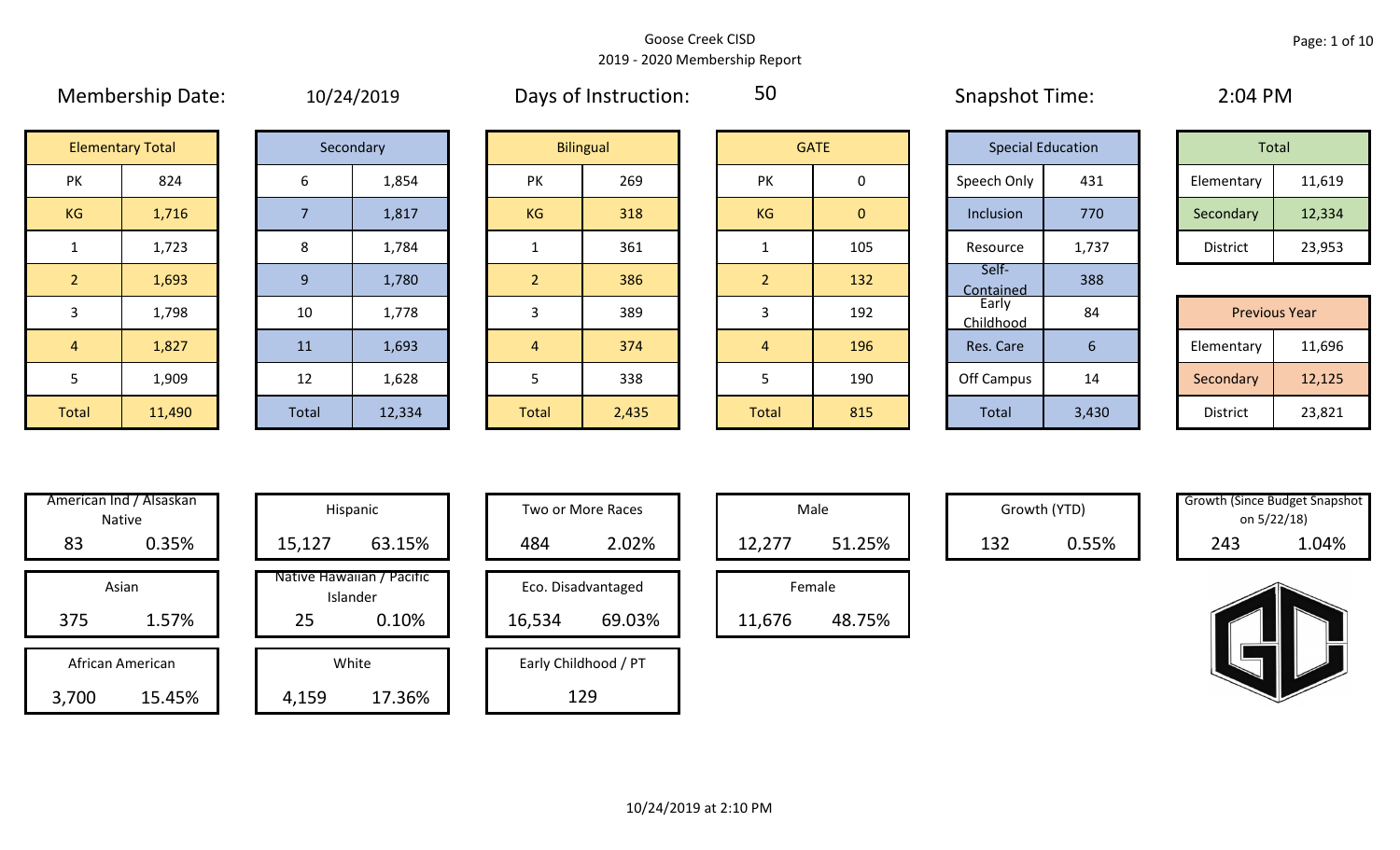|                 | 10/24/2019             |                | PK           |                | KG             |                |                |                | $\mathcal{P}$  |     |                   | 3              |                         |                | 4              |                         |                | 5              |                |       | Campus Totals | Early    | Spec. | Total | 18-19 | 19-20      |          |
|-----------------|------------------------|----------------|--------------|----------------|----------------|----------------|----------------|----------------|----------------|-----|-------------------|----------------|-------------------------|----------------|----------------|-------------------------|----------------|----------------|----------------|-------|---------------|----------|-------|-------|-------|------------|----------|
| Date            |                        | GenEd BilEd    |              | GenEd          | BilEd          | GenEd BilEd    |                | GenEd          | <b>BilEd</b>   |     | Total GenEd BilEd |                |                         | Total GenEd    | <b>BilEd</b>   | <b>Total</b>            | GenEd          | <b>BilEd</b>   | <b>Total</b>   | GenEd | <b>BilEd</b>  | Child    | Prog  |       |       | Projection | Capacity |
|                 | Teachers               | 1              | 0            | 4              | 2              | 4              | $\overline{2}$ | 4              | 1              | 5   | 4                 | 2              | 6                       | 4              | 2              | 6                       |                | 1              | 5              | 25    | 10            |          |       |       |       |            |          |
| Alamo           | Students               | 48             | U            | 85             | 31             | 84             | 29             | 81             | 30             | 111 | 90                | 30             | 120                     | 78             | 23             | 101                     | 93             | 22             | 115            | 559   |               | $\Omega$ | 66    | 790   | 767   | 764        | 850      |
|                 | <b>Available Seats</b> | $-4$           | 0            | 3              | 13             | 4              | 15             | 7              | -8             | -1  | $-2$              | 14             | 12                      | 10             | 21             | 31                      | 7              | 3              | 10             |       | 165           |          |       |       |       |            |          |
|                 | Teachers               | 1              | 1            | 4              | $\overline{2}$ | 3              | $2^{\circ}$    | 3              | $\overline{2}$ | 5   | 3                 | $\overline{2}$ | 5                       | $\overline{4}$ | $\overline{2}$ | 6                       | 3              | $\overline{2}$ | 5              | 21    | 13            |          |       |       |       |            |          |
| Ashbel<br>Smith | Students               | 29             | 23           | 65             | 30             | 64             | 35             | 71             | 33             | 104 | 67                | 27             | 94                      | 72             | 36             | 108                     | 71             | 35             | 106            |       |               | 0        | 39    | 697   | 725   | 715        | 924      |
|                 | <b>Available Seats</b> | 15             | 21           | 23             | 14             | $\overline{2}$ | 9              | -5             | 11             | 6   | $-1$              | 17             | 16                      | 16             | 8              | 24                      | $\overline{4}$ | 15             | 19             | 439   | 219           |          |       |       |       |            |          |
|                 | Teachers               | 1              | 1            | 4              | $\overline{2}$ | 4              | $\mathbf{1}$   | 3              | $\overline{2}$ | 5   | 5                 | $\overline{2}$ | 7                       | 4              | $\overline{2}$ | 6                       | 4              | 2              | 6              | 25    | 12            |          |       |       |       |            |          |
| Austin          | Students               | 29             | 28           | 73             | 30             | 82             | 24             | 64             | 41             | 105 | 107               | 38             | 145                     | 86             | 36             | 122                     | 94             | 35             | 129            |       |               | 0        | 9     | 776   | 783   | 774        | 814      |
|                 | <b>Available Seats</b> | 15             | 16           | 15             | 14             | 6              | $-2$           | $\overline{2}$ | 3              | 5   | 3                 | 6              | 9                       | $\overline{2}$ | 8              | 10                      | 6              | 15             | 21             | 535   | 232           |          |       |       |       |            |          |
|                 | Teachers               | $\mathbf{1}$   | 1            | 5              | 1              | 5              | $\mathbf{1}$   | 4              | $\overline{2}$ | 6   | 6                 | 1              | $\overline{7}$          | 6              | $\mathbf{1}$   | $\overline{7}$          | 5              | $\mathbf{1}$   | 6              | 32    | 8             |          |       |       |       |            |          |
| <b>Banuelos</b> | Students               | 33             | 34           | 105            | 23             | 99             | 19             | 95             | 28             | 123 | 124               | 21             | 145                     | 118            | 21             | 139                     | 133            | 16             | 149            |       |               | 0        | 16    | 885   | 876   | 862        | 850      |
|                 | <b>Available Seats</b> | 11             | 10           | 5              | -1             | 11             | 3              | -7             | 16             | 9   | 8                 | 1              | 9                       | 14             | -1             | 15                      | -8             | 9              | $\mathbf{1}$   | 707   | 162           |          |       |       |       |            |          |
|                 | Teachers               | 1.5            | 0.5          | 5              |                | 4              | 1              | 4              | $\overline{2}$ | 6   | 5                 | $\overline{2}$ | $\overline{\mathbf{z}}$ | 6              | -1             | $\overline{\mathbf{z}}$ | 5              | 1              | 6              | 30.5  | 8.5           |          |       |       |       |            |          |
| Bowie           | Students               | 50             | 21           | 93             | 22             | 80             | 22             | 99             | 26             | 125 | 99                | 27             | 126                     | 122            | 18             | 140                     | 107            | 26             | 133            |       |               | 0        | 24    | 836   | 836   | 843        | 880      |
|                 | <b>Available Seats</b> | 16             | 1            | 17             | 0              | 8              | 0              | $-11$          | 18             | 7   | 11                | 17             | 28                      | 10             | 4              | 14                      | 18             | $-1$           | 17             | 650   | 162           |          |       |       |       |            |          |
|                 | <b>Teachers</b>        | $\mathbf{1}$   | $\mathbf{1}$ | 4              | $\overline{2}$ | $\overline{4}$ | $\mathbf{1}$   | 4              | $\overline{2}$ | 6   | $\overline{a}$    | $\mathbf{1}$   | 5                       | $\overline{4}$ | $\overline{2}$ | 6                       | 4              | $\mathbf{1}$   | 5              | 25    | 10            |          |       |       |       |            |          |
| Carver          | Students               | 37             | 28           | 61             | 47             | 81             | 24             | 82             | 25             | 107 | 69                | 21             | 90                      | 86             | 30             | 116                     | 84             | 27             | 111            |       |               |          | 21    | 724   | 672   | 689        | 836      |
|                 | <b>Available Seats</b> | $\overline{7}$ | 16           | 27             | $-3$           | $\overline{7}$ | $-2$           | 6              | 19             | 3   | 19                | 1              | 20                      | $\overline{2}$ | 14             | 16                      | 16             | $-2$           | 14             | 500   | 202           |          |       |       |       |            |          |
|                 | Teachers               | 1              | 0            | 5              | 0              | 5              | 0              | 5              | 0              | 5   | 6                 | 0              | 6                       | 6              | 0              | 6                       | 5              | 0              | 5              | 33    | 0             |          |       |       |       |            |          |
| Clark           | Students               | 36             | 0            | 109            | 0              | 102            | 0              | 91             | 0              | 91  | 117               | 0              | 117                     | 120            | 0              | 120                     | 110            | 0              | 110            |       |               |          | 35    | 721   | 701   | 701        | 850      |
|                 | <b>Available Seats</b> | 8              | 0            | 1              | 0              | 8              | 0              | 19             | 0              | 19  | 15                | 0              | 15                      | 12             | 0              | 12                      | 15             | 0              | 15             | 685   | 0             |          |       |       |       |            |          |
|                 | Teachers               | $\mathbf{0}$   | 1            | 4              | 2              | 5              | $\overline{2}$ | 4              | $\mathbf{1}$   | 5   | 4                 | 1              | 5                       | 5              | 1              | 6                       | 4              | $\mathbf{1}$   | 5.             | 26    | 9             |          |       |       |       |            |          |
| Crockett        | Students               | $\mathbf{1}$   | 46           | 62             | 29             | 96             | 27             | 76             | 15             | 91  | 82                | 23             | 105                     | 106            | 19             | 125                     | 107            | 11             | 118            |       |               | 0        | 10    | 710   | 729   | 713        | 638      |
|                 | <b>Available Seats</b> | $-1$           | $-2$         | 26             | 15             | 14             | 17             | 12             | $\overline{7}$ | 19  | 6                 | $-1$           | 5                       | 4              | $\overline{3}$ | $\overline{7}$          | $-7$           | 14             | $\overline{7}$ | 530   | 170           |          |       |       |       |            |          |
|                 | Teachers               | 1.5            | 0.5          | 4              | 1              | 5              | $\overline{2}$ | 4              | 1              | 5   | 5                 | 1              | 6                       | $\overline{4}$ | 1              | 5.                      | 3              | 1              | 4              | 26.5  | 7.5           |          |       |       |       |            |          |
| <b>DeZavala</b> | Students               | 40             | 14           | 86             | 20             | 90             | 21             | 75             | 24             | 99  | 92                | 22             | 114                     | 80             | 16             | 96                      | 86             | 8              | 94             |       |               | 0        | 1     | 675   | 751   | 685        | 924      |
|                 | <b>Available Seats</b> | 26             | 8            | $\overline{2}$ | $\overline{2}$ | 20             | 23             | 13             | $-2$           | 11  | 18                | 0              | 18                      | 8              | 6              | 14                      | $-11$          | 17             | 6              | 549   | 125           |          |       |       |       |            |          |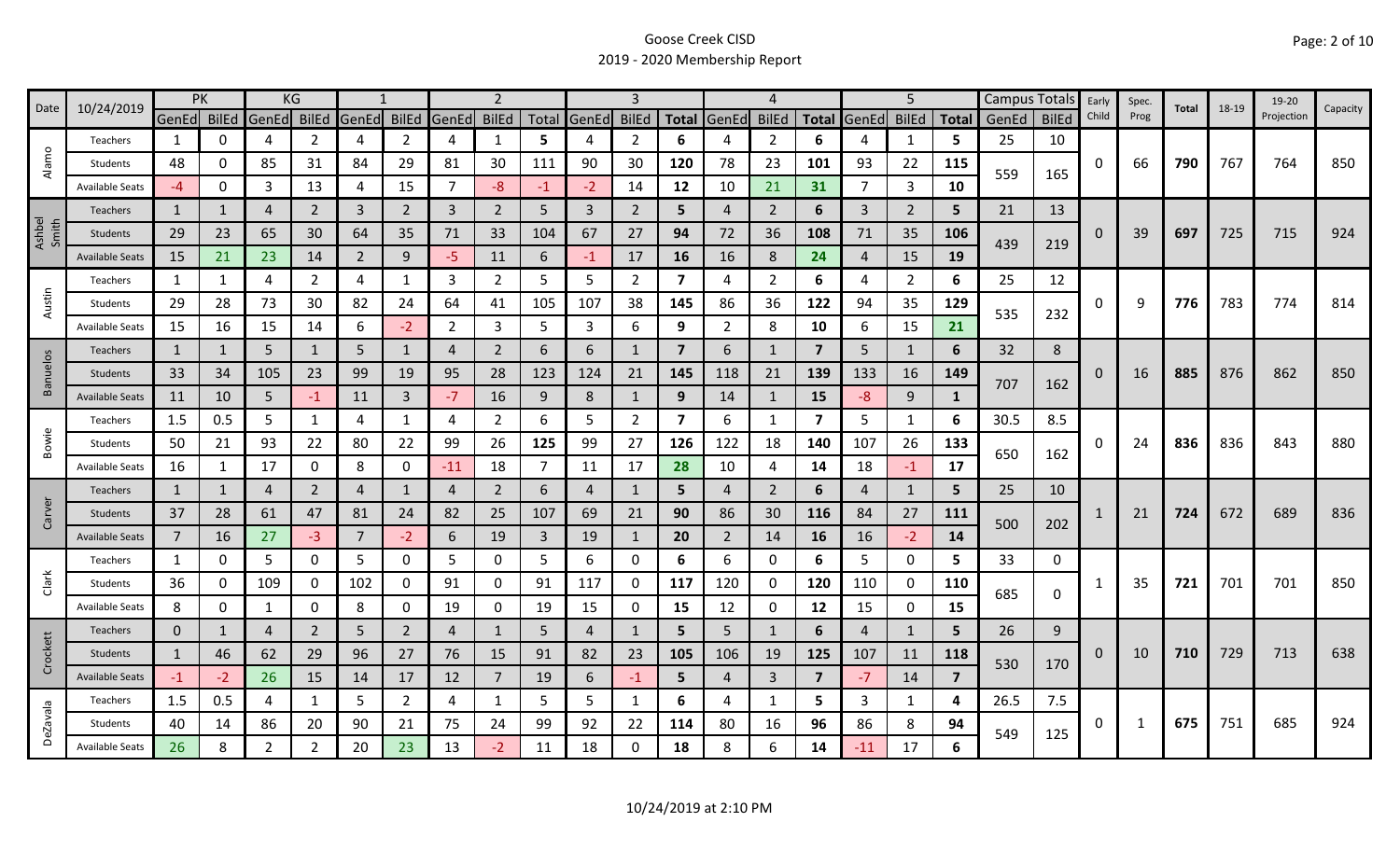|                    |                        | PK             |              |       | KG             |       |                |                   | $\mathcal{P}$  |      |                | 3              |              |                |                |                |                   | 5              |       | Campus Totals |                | Early | Spec. |              | 18-19  | 19-20      |          |
|--------------------|------------------------|----------------|--------------|-------|----------------|-------|----------------|-------------------|----------------|------|----------------|----------------|--------------|----------------|----------------|----------------|-------------------|----------------|-------|---------------|----------------|-------|-------|--------------|--------|------------|----------|
| Date               | 10/24/2019             | GenEd BilEd    |              | GenEd | BilEd          | GenEd |                | BilEd GenEd BilEd |                |      | Total GenEd    | <b>BilEd</b>   | <b>Total</b> | GenEd          | <b>BilEd</b>   |                | Total GenEd BilEd |                | Total | GenEd         | <b>BilEd</b>   | Child | Prog  | <b>Total</b> |        | Projection | Capacity |
|                    | <b>Teachers</b>        | 1.5            | 0.5          | 4     | 2              | 4     | 2              | 3                 | $\mathbf{1}$   |      | 4              | 2              | 6            | 4              | 1              | 5.             | 4                 | 1              | 5     | 24.5          | 9.5            |       |       |              |        |            |          |
| Harlem             | Students               | 38             | 22           | 74    | 48             | 77    | 22             | 61                | 20             | 81   | 89             | 24             | 113          | 82             | 24             | 106            | 70                | 27             | 97    | 491           | 187            | 1     | 20    | 699          | 655    | 661        | 814      |
|                    | <b>Available Seats</b> | 28             | $\Omega$     | 14    | -4             | 11    | 22             | 5                 | $\overline{2}$ |      | $-1$           | 20             | 19           | 6              | $-2$           | 4              | 30                | $-2$           | 28    |               |                |       |       |              |        |            |          |
| ш                  | Teachers               |                |              |       |                |       |                |                   | $\overline{2}$ | 9    | $\overline{7}$ | 2              | 9            |                | $\overline{2}$ | 9              | 8                 | $\overline{2}$ | 10    | 29            | 8              |       |       |              |        |            |          |
| Highlands          | Students               |                |              |       |                |       |                | 157               | 41             | 198  | 145            | 40             | 185          | 142            | 44             | 186            | 188               | 42             | 230   | 632           | 167            | 0     | 12    | 811          | 831    | 811        | 814      |
|                    | <b>Available Seats</b> |                |              |       |                |       |                | $-3$              | 3              | 0    | 9              |                | 13           | 12             | 0              | 12             | 12                | 8              | 20    |               |                |       |       |              |        |            |          |
|                    | <b>Teachers</b>        | $\overline{2}$ | $\mathbf{1}$ | 8     | $\overline{2}$ | 8     | $\overline{2}$ |                   |                |      |                |                |              |                |                |                |                   |                |       | 18            | 5              |       |       |              |        |            |          |
| Hopper             | Students               | 80             | 28           | 143   | 35             | 150   | 39             |                   |                |      |                |                |              |                |                |                |                   |                |       |               |                | 2     | 16    | 493          | 501    | 490        | 462      |
|                    | <b>Available Seats</b> | 8              | 16           | 33    | 9              | 26    | 5 <sup>1</sup> |                   |                |      |                |                |              |                |                |                |                   |                |       | 373           | 102            |       |       |              |        |            |          |
|                    | Teachers               | 1              | 0            | 4     |                | 4     | $\overline{2}$ | 4                 | 2              | 6    | 3              | $\overline{2}$ | 5            | 3              | 2              | 5              | 4                 | 1              | 5     | 23            | 11             |       |       |              |        |            |          |
| Lamar              | Students               | 27             | 0            | 79    | 30             | 89    | 31             | 80                | 30             | 110  | 60             | 35             | 95           | 70             | 28             | 98             | 77                | 19             | 96    |               |                | 0     | 15    | 670          | 671    | 681        | 858      |
|                    | <b>Available Seats</b> | 17             | 0            | 9     | 14             | -1    | 13             | 8                 | 14             | 22   | 6              | 9              | 15           | -4             | 16             | 12             | 23                | 6              | 29    | 482           | 173            |       |       |              |        |            |          |
|                    | <b>Teachers</b>        | 0.5            | 0.5          | 3     |                | 2     | $\mathbf{1}$   | 2                 | $\overline{2}$ | 4    | 2              | 2              | 4            | $\overline{2}$ | 2              | 4              | 3                 | $\mathbf{1}$   | 4     | 14.5          | 9.5            |       |       |              |        |            |          |
| Jacinto            | Students               | 21             | 12           | 39    | 20             | 37    | 18             | 45                | 26             | 71   | 47             | 29             | 76           | 45             | 23             | 68             | 59                | 22             | 81    |               |                | 0     |       | 443          | 446    | 453        | 528      |
| San                | <b>Available Seats</b> | 1              | 10           | 27    | $\overline{2}$ | 7     | 4              | $-1$              | 18             | 17   | $-3$           | 15             | 12           | -1             | 21             | 20             | 16                | 3              | 19    | 293           | 150            |       |       |              |        |            |          |
|                    | Teachers               | 1.5            | 0.5          | 5     |                | 6     | $\overline{2}$ | 4                 | $\overline{2}$ | 6    | 5              | -1             | 6            | 5              | $\mathbf{1}$   | 6              | 6                 | $\mathbf{1}$   | 7     | 32.5          | 8.5            |       |       |              |        |            |          |
| Travis             | Students               | 44             | 13           | 116   | 19             | 113   | 25             | 112               | 25             | 137  | 103            | 24             | 127          | 117            | 13             | 130            | 134               | 21             | 155   |               |                | 0     | 12    | 891          | 893    | 887        | 880      |
|                    | <b>Available Seats</b> | 22             | 9            | -6    | 3              | 19    | 19             | $-24$             | 19             | -5   | $\overline{7}$ | $-2$           | 5            | $-7$           | 9              | $\overline{2}$ | 16                | 4              | 20    | 739           | 140            |       |       |              |        |            |          |
|                    | Teachers               | $\mathbf{1}$   | $\mathbf{0}$ | 5     |                | 5     |                | 5                 | $\mathbf{1}$   | 6    | 5              |                | 6            | 5              | $\overline{2}$ | $\overline{7}$ | 5                 | $\mathbf{1}$   | 6     | 31            | $\overline{7}$ |       |       |              |        |            |          |
| Victoria<br>Walker | Students               | 42             | $\mathbf{0}$ | 80    | 23             | 87    | 21             | 95                | 20             | 115  | 91             | 13             | 104          | 99             | 20             | 119            | 125               | 12             | 137   |               |                | 32    | 26    | 786          | 859    | 830        | 924      |
|                    | <b>Available Seats</b> | $\overline{2}$ | $\Omega$     | 30    | $-1$           | 23    | $\mathbf{1}$   | 15                | $2^{\circ}$    | 17   | 19             | 9              | 28           | 11             | 24             | 35             | 0                 | 13             | 13    | 619           | 109            |       |       |              |        |            |          |
|                    | Teachers               | 16.5           | 8.5          | 68    | 22             | 68    | 22             | 60                | 23             | 83   | 68             | 22             | 90           | 69             | 22             | 91             | 67                | 17             | 84    | 416.5         | 136.5          |       |       |              |        |            |          |
| Total              | Students               | 555            | 269          | 1270  | 407            | 1331  | 357            | 1284              | 384            | 1668 | 1382           | 374            | 1756         | 1423           | 351            | 1774           | 1538              | 323            | 1861  | 8,783         | 2465           | 37    | 322   | 11,607       | 11,696 | 11,559     | 12,846   |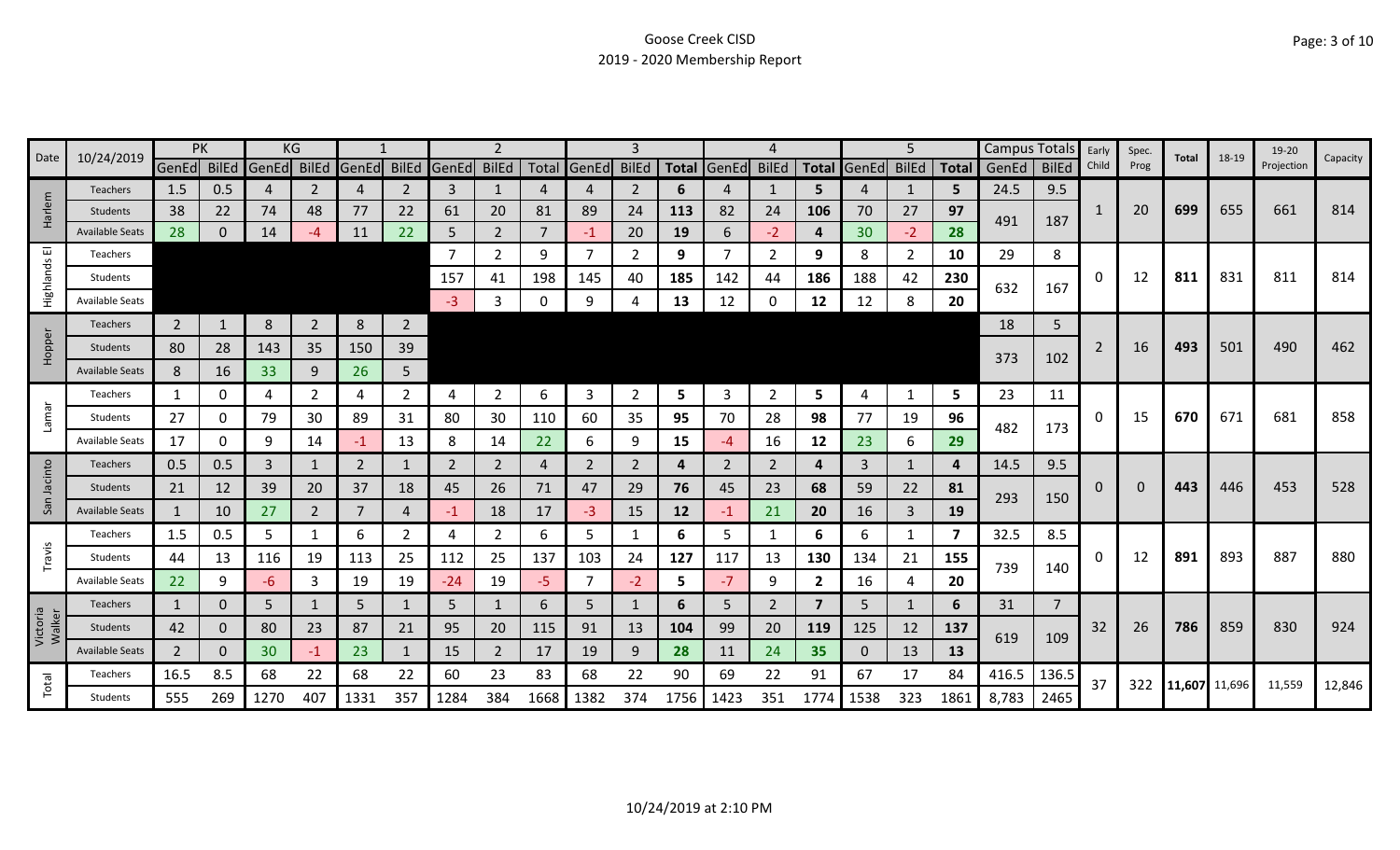| Page: 4 of 10 |  |
|---------------|--|
|---------------|--|

| <b>Campus</b> | $6\phantom{1}$ | $\overline{\mathbf{z}}$ | 8           | 9                   | 10           | 11    | 12          |                   | <b>Campus Totals</b><br>Core Ratio   18-19   19-20 Projection<br>22.2<br>951<br>1,010 |        |        |          |
|---------------|----------------|-------------------------|-------------|---------------------|--------------|-------|-------------|-------------------|---------------------------------------------------------------------------------------|--------|--------|----------|
|               |                |                         |             |                     |              |       |             | <b>Enrollment</b> |                                                                                       |        |        | Capacity |
| <b>BJS</b>    | 359            | 293                     | 326         |                     |              |       |             | 978               |                                                                                       |        |        | 958      |
| CBJ           | 335            | 375                     | 362         |                     |              |       |             | 1,072             | 24.9                                                                                  | 1,085  | 1,057  | 1,198    |
| GJS           | 399            | 375                     | 378         |                     |              |       |             | 1,152             | 24.5                                                                                  | 1,107  | 1,149  | 1,164    |
| HMJ           | 348            | 348                     | 325         |                     |              |       |             | 1,021             | 21.3                                                                                  | 990    | 1,046  | 1,176    |
| <b>HJS</b>    | 411            | 420                     | 382         |                     |              |       |             | 1,213             | 25.3                                                                                  | 1,182  | 1,213  | 1,272    |
| REL           |                |                         |             | 486                 | 477          | 390   | 437         | 1,790             | 25.9                                                                                  | 1,747  | 1,798  | 1,968    |
| <b>RSS</b>    |                |                         |             | 529                 | 553          | 525   | 518         | 2,125             | 29.5                                                                                  | 2,220  | 2,137  | 2,554    |
| GCM           |                |                         |             | 539                 | 547          | 562   | 455         | 2,103             | 26.6                                                                                  | 2,089  | 2,148  | 2,536    |
| PHC           | $\mathbf 0$    | $\mathsf{O}$            | $\mathsf 0$ | $\mathsf{O}\xspace$ | $\mathbf{1}$ | 34    | 110         | 145               | 8.5                                                                                   | 131    | 35     |          |
| Impact        |                |                         |             | 111                 | 106          | 102   | 92          | 411               | 24.2                                                                                  | 401    | 396    |          |
| Point         | $2^{\circ}$    | $6\phantom{.}6$         | 10          | 7 <sup>7</sup>      | 19           | 18    | 14          | 76                | 6.6                                                                                   | 65     | 40     |          |
| <b>SCTHS</b>  |                |                         |             | 105                 | 69           | 61    | $\mathbf 0$ | 235               | 19.6                                                                                  | 157    | 230    |          |
| Total         | 1,854          | 1,817                   | 1,783       | 1,777               | 1,772        | 1,692 | 1,626       | 12,321            |                                                                                       | 12,125 | 12,259 |          |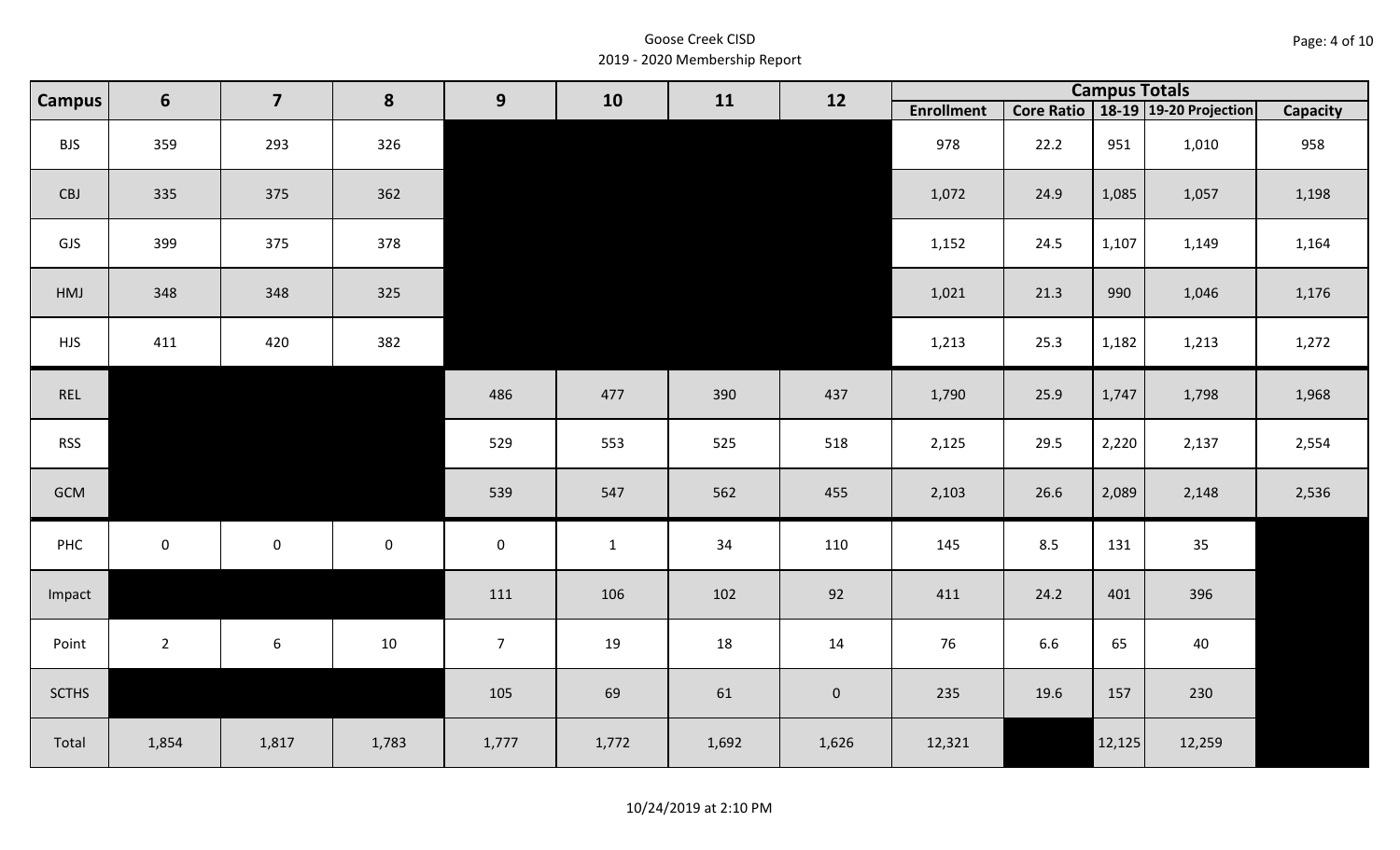|                     | Total               | No Code             | Speech Only         | Mainstream | Self-Cont<br>50-60% | Self-Cont<br>$>60\%$ | <b>EC SpEd Program</b> | Homebound    |
|---------------------|---------------------|---------------------|---------------------|------------|---------------------|----------------------|------------------------|--------------|
| Alamo               | $\mathsf{O}\xspace$ | $\mathbf 0$         | $\mathbf 0$         | $\pmb{0}$  | $\pmb{0}$           | $\pmb{0}$            | $\pmb{0}$              | $\mathbf 0$  |
| Ashbel Smith        | 23                  | $\mathsf{O}\xspace$ | $\mathsf{O}\xspace$ | $\pmb{0}$  | $\pmb{0}$           | 5                    | 18                     | $\pmb{0}$    |
| Austin              | $\mathbf{1}$        | $\mathbf{1}$        | $\pmb{0}$           | $\pmb{0}$  | $\pmb{0}$           | $\pmb{0}$            | $\pmb{0}$              | $\pmb{0}$    |
| Banuelos            | 12                  | $\mathbf{1}$        | $\pmb{0}$           | $\pmb{0}$  | $\pmb{0}$           | $\mathbf 1$          | $10\,$                 | $\pmb{0}$    |
| Bowie               | $\bf 8$             | $\mathbf 0$         | $\pmb{0}$           | $\pmb{0}$  | $\pmb{0}$           | $\mathbf{1}$         | $\overline{7}$         | $\mathbf 0$  |
| Carver              | 10                  | $\mathbf{1}$        | $\pmb{0}$           | $\pmb{0}$  | $\mathbf{1}$        | $\mathbf{1}$         | $\overline{7}$         | $\mathsf 0$  |
| Clark               | 9                   | $\mathbf 0$         | $\mathbf 0$         | $\pmb{0}$  | $\pmb{0}$           | $\pmb{0}$            | $\bf 8$                | $\mathbf{1}$ |
| Crockett            | $\mathsf{O}\xspace$ | $\mathbf 0$         | $\mathbf 0$         | $\pmb{0}$  | $\mathsf 0$         | $\mathsf 0$          | $\pmb{0}$              | $\pmb{0}$    |
| DeZavala            | $\mathbf 0$         | $\mathbf 0$         | $\mathbf 0$         | $\pmb{0}$  | $\pmb{0}$           | $\pmb{0}$            | $\pmb{0}$              | $\pmb{0}$    |
| Harlem              | $\boldsymbol{9}$    | $\mathsf{O}\xspace$ | $\mathbf{1}$        | $\pmb{0}$  | $\pmb{0}$           | $\pmb{0}$            | $\bf 8$                | $\pmb{0}$    |
| <b>Highlands El</b> | $\overline{0}$      | $\mathbf 0$         | $\mathbf 0$         | $\pmb{0}$  | $\pmb{0}$           | $\pmb{0}$            | $\pmb{0}$              | $\mathbf 0$  |
| Hopper              | 11                  | $\mathsf{O}\xspace$ | $\overline{2}$      | $\pmb{0}$  | $\pmb{0}$           | $\overline{2}$       | $\overline{7}$         | $\pmb{0}$    |
| Lamar               | $2^{\circ}$         | $2^{\circ}$         | $\pmb{0}$           | $\pmb{0}$  | $\pmb{0}$           | $\pmb{0}$            | $\pmb{0}$              | $\pmb{0}$    |
| San Jacinto         | $\mathbf 0$         | $\mathbf 0$         | $\mathbf 0$         | $\pmb{0}$  | $\pmb{0}$           | $\pmb{0}$            | $\pmb{0}$              | $\pmb{0}$    |
| Travis              | 5 <sup>1</sup>      | $\mathsf{O}\xspace$ | $\mathbf 0$         | $\pmb{0}$  | $\pmb{0}$           | $\pmb{0}$            | 5                      | $\mathbf 0$  |
| Victoria Walker     | 39                  | $\overline{7}$      | 32                  | $\pmb{0}$  | $\pmb{0}$           | $\pmb{0}$            | $\pmb{0}$              | $\pmb{0}$    |
| District            | 129                 | 12                  | 35                  | $\pmb{0}$  | $1\,$               | 10                   | 70                     | $\mathbf{1}$ |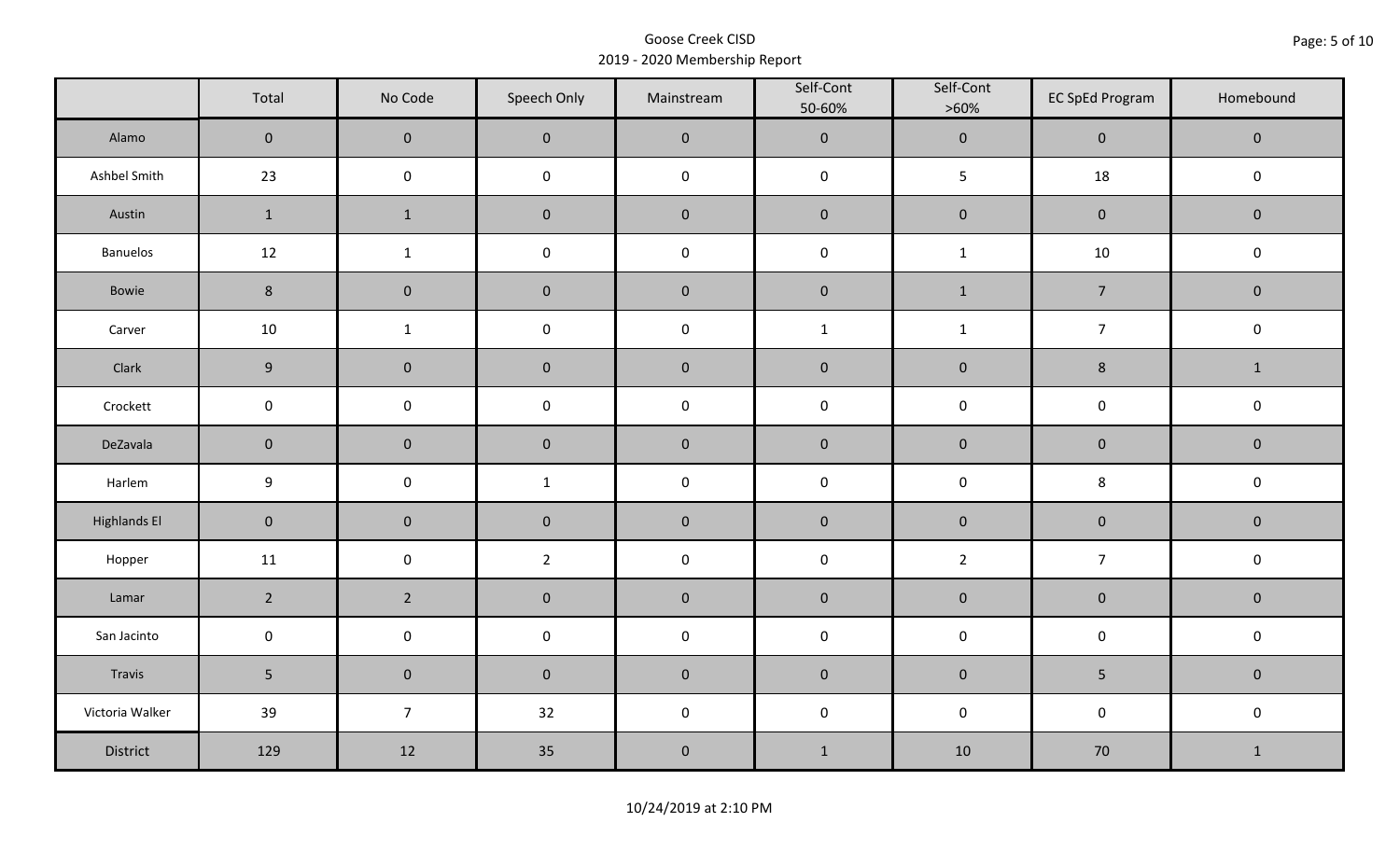| Date               |              | PK                 |                    | KG             |     | $\mathbf{1}$       |             | $\overline{2}$     |                    | $\overline{3}$ |                |             | $\overline{4}$  |                |                  | $\overline{5}$  |                |                    | <b>Campus Totals</b> |                |
|--------------------|--------------|--------------------|--------------------|----------------|-----|--------------------|-------------|--------------------|--------------------|----------------|----------------|-------------|-----------------|----------------|------------------|-----------------|----------------|--------------------|----------------------|----------------|
|                    |              | Bilingual Bil Gate | Bilingual Bil Gate |                |     | Bilingual Bil Gate |             | Bilingual Bil Gate | Bilingual Bil Gate |                | <b>NAC</b>     | Bilingual   | <b>Bil Gate</b> | <b>NAC</b>     | <b>Bilingual</b> | <b>Bil Gate</b> | <b>NAC</b>     | Bilingual Bil Gate |                      | <b>NAC</b>     |
| Alamo              | $\mathbf 0$  | $\mathbf 0$        | 31                 | $\mathbf 0$    | 28  | $\mathbf{1}$       | 28          | $2^{\circ}$        | 41                 | $\mathbf{3}$   | 13             | 40          | $\overline{4}$  | 21             | 33               | $\mathbf{3}$    | 14             | 201                | 13                   | 48             |
| Ashbel<br>Smith    | 23           | $\mathbf 0$        | 31                 | $\mathbf{0}$   | 35  | $\mathbf{0}$       | 31          | $2^{\circ}$        | 25                 | $2^{\circ}$    | 21             | 34          | $\overline{3}$  | 14             | 35               | $\mathbf{0}$    | 48             | 214                | $\overline{7}$       | $\overline{0}$ |
| Austin             | 28           | $\mathbf 0$        | 30                 | $\mathbf 0$    | 21  | 3                  | 36          | 6                  | 35                 | 3              | 14             | 35          | $\mathbf{1}$    | 48             | 35               | $\mathbf 0$     | $\mathbf 0$    | 220                | 13                   | 0              |
| <b>Banuelos</b>    | 34           | $\mathbf{0}$       | 23                 | $\overline{0}$ | 19  | $\mathbf{0}$       | 24          | $\overline{4}$     | 20                 | $\mathbf{1}$   | 48             | 15          | 6               | $\overline{0}$ | 16               | $\overline{0}$  | $\mathbf{0}$   | 151                | 11                   | $\mathbf{0}$   |
| Bowie              | 21           | $\mathbf 0$        | 25                 | $\mathsf 0$    | 22  | $\mathbf 0$        | 26          | $\mathbf 0$        | 25                 | $2^{\circ}$    | $\mathbf 0$    | 19          | $\mathbf 0$     | $\mathbf 0$    | 26               | $\mathbf 0$     | $\mathbf 0$    | 164                | $\overline{2}$       | 0              |
| Carver             | 28           | $\mathbf 0$        | $\overline{0}$     | $\mathbf 0$    | 24  | $\mathbf{0}$       | 24          | $\mathbf{1}$       | 19                 | $2^{\circ}$    | $\overline{0}$ | 29          | $\mathbf{1}$    | $\overline{0}$ | 27               | $\overline{0}$  | $\mathbf{0}$   | 151                | $\overline{4}$       | $\mathbf{0}$   |
| Clark              | $\mathbf 0$  | $\mathbf 0$        | $\mathsf{O}$       | $\mathbf 0$    | 0   | $\mathbf{0}$       | $\mathbf 0$ | $\mathbf 0$        | $\mathbf 0$        | $\mathbf 0$    | $\mathbf 0$    | $\mathbf 0$ | $\mathbf 0$     | $\mathbf 0$    | $\mathbf 0$      | $\mathbf{0}$    | $\mathbf 0$    | 0                  | $\mathbf 0$          | 0              |
| Crockett           | 46           | $\mathbf{0}$       | 29                 | $\mathbf 0$    | 25  | $\overline{3}$     | 11          | $\overline{4}$     | 22                 | $\mathbf{1}$   | $\mathbf{0}$   | 18          | $\mathbf{1}$    | $\overline{0}$ | 11               | $\overline{0}$  | $\overline{0}$ | 162                | 9                    | $\mathbf 0$    |
| DeZavala           | 14           | $\mathbf 0$        | 20                 | $\mathbf 0$    | 20  | $\mathbf{1}$       | 23          | $\mathbf{1}$       | 22                 | 0              | 0              | 15          | $\mathbf{1}$    | $\mathbf 0$    | 8                | $\Omega$        | $\mathbf 0$    | 122                | 3                    | 0              |
| Harlem             | 22           | $\mathbf 0$        | $\overline{2}$     | $\mathbf 0$    | 22  | $\mathbf 0$        | 17          | $\overline{3}$     | 23                 | $\mathbf{1}$   | $\mathbf{0}$   | 24          | $\overline{0}$  | $\mathbf{0}$   | 25               | $2^{\circ}$     | $\overline{0}$ | 135                | 6                    | $\overline{0}$ |
| Highlands<br>EI    |              |                    |                    |                |     |                    | 41          | $\mathbf 0$        | 39                 | $\mathbf{1}$   | $\mathbf 0$    | 43          | $\mathbf{1}$    | $\mathbf 0$    | 43               | $\mathbf 0$     | $\mathbf 0$    | 166                | $\overline{2}$       | 0              |
| Hopper             | 28           | $\mathbf{0}$       | 35                 | $\overline{0}$ | 38  | $\mathbf{1}$       |             |                    |                    |                |                |             |                 |                |                  |                 |                | 101                | $\mathbf{1}$         | $\mathbf 0$    |
| Lamar              | $\mathbf 0$  | $\mathbf 0$        | 30                 | $\mathbf 0$    | 30  | $\mathbf{1}$       | 25          | 5 <sup>1</sup>     | 33                 | $2^{\circ}$    | $\mathbf 0$    | 27          | $\mathbf{1}$    | $\mathbf{0}$   | 17               | $2^{\circ}$     | $\mathbf 0$    | 162                | 11                   | $\mathbf 0$    |
| San Jacinto        | 12           | $\mathbf 0$        | 20                 | $\mathbf{0}$   | 16  | $\overline{2}$     | 23          | $\overline{3}$     | 28                 | $\mathbf{1}$   | $\overline{0}$ | 22          | $\mathbf{1}$    | $\mathbf{0}$   | 22               | $\overline{0}$  | $\mathbf{0}$   | 143                | $\overline{7}$       | $\mathbf{0}$   |
| Travis             | 13           | $\mathbf 0$        | 19                 | $\mathbf 0$    | 25  | 0                  | 24          | $\mathbf{1}$       | 21                 | $\mathbf{3}$   | $\mathsf 0$    | 12          | $\mathbf{1}$    | $\mathbf 0$    | 20               | $\mathbf{1}$    | $\mathbf 0$    | 134                | 6                    | 0              |
| Victoria<br>Walker | $\mathbf{0}$ | $\mathbf 0$        | 23                 | $\overline{0}$ | 21  | $\overline{3}$     | 21          | $\overline{0}$     | 12                 | $2^{\circ}$    | $\overline{0}$ | 20          | $\overline{0}$  | $\overline{0}$ | 13               | $\overline{0}$  | $\overline{0}$ | 110                | 5                    | $\mathbf{0}$   |
| Total              | 269          | 0                  | 318                | $\mathbf 0$    | 346 | 15                 | 354         | 32                 | 365                | 24             | 96             | 353         | 21              | 83             | 331              | 8               | 62             | 2336               | 100                  | 48             |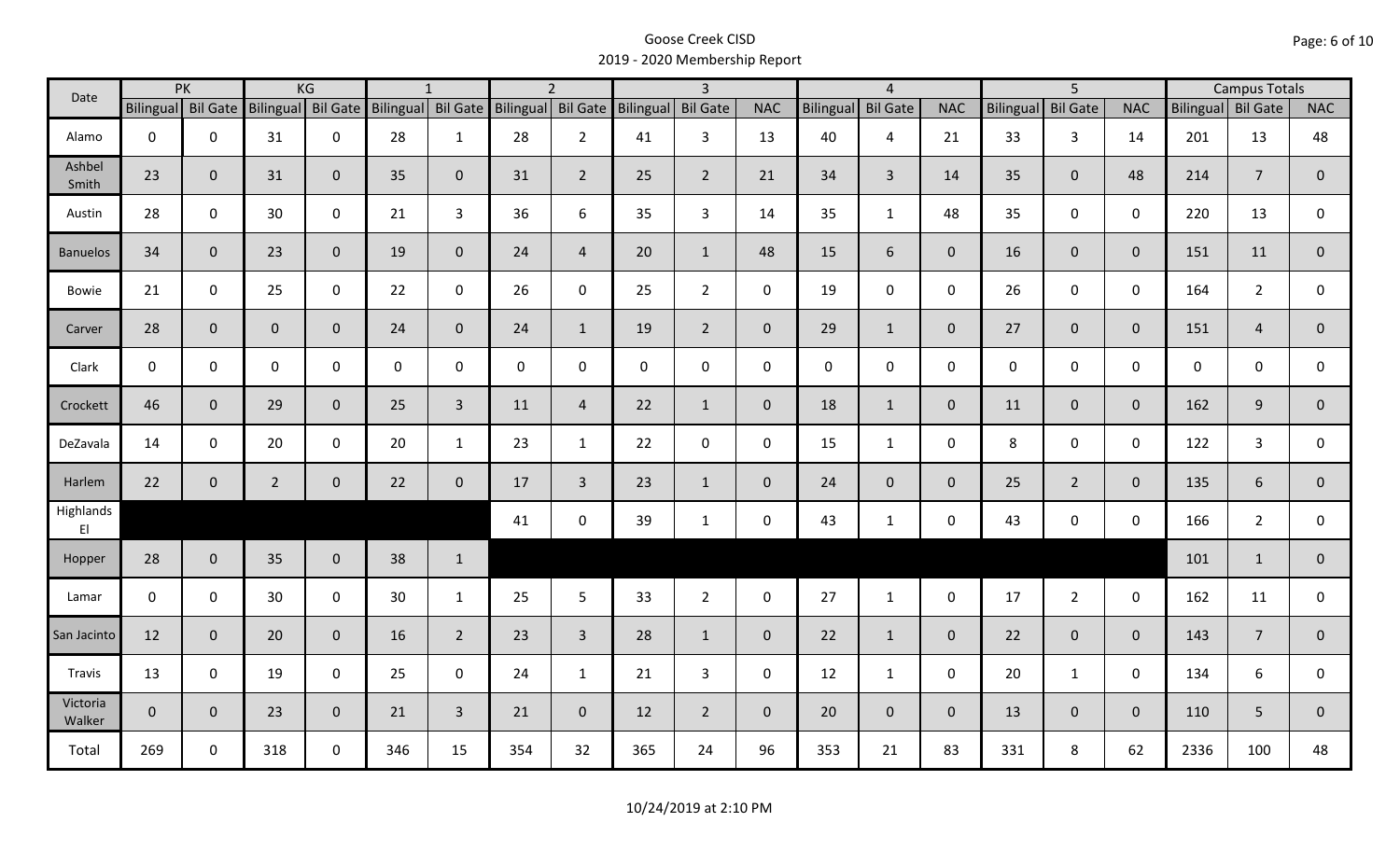| Date               |                | PK              |                     | KG              |                | $\overline{1}$  |                | $\overline{2}$  |                | $\overline{3}$  |                | $\overline{4}$  |                | $\overline{5}$  |             | <b>Campus Totals</b> |
|--------------------|----------------|-----------------|---------------------|-----------------|----------------|-----------------|----------------|-----------------|----------------|-----------------|----------------|-----------------|----------------|-----------------|-------------|----------------------|
|                    | <b>GATE</b>    | <b>Bil GATE</b> | <b>GATE</b>         | <b>Bil GATE</b> | <b>GATE</b>    | <b>Bil GATE</b> | <b>GATE</b>    | <b>Bil GATE</b> | <b>GATE</b>    | <b>Bil GATE</b> | <b>GATE</b>    | <b>Bil GATE</b> | <b>GATE</b>    | <b>Bil GATE</b> | <b>GATE</b> | <b>Bil GATE</b>      |
| Alamo              | $\mathbf{0}$   | $\mathbf 0$     | $\mathbf 0$         | $\mathbf 0$     | $\overline{7}$ | $\mathbf{1}$    | 9              | $\overline{2}$  | 15             | $\mathbf{3}$    | 12             | $\overline{4}$  | 12             | $\mathbf{3}$    | 55          | 13                   |
| Ashbel Smith       | $\mathbf{0}$   | $\overline{0}$  | $\mathbf 0$         | $\overline{0}$  | 10             | $\mathbf 0$     | $\overline{4}$ | $\overline{2}$  | 6              | $2^{\circ}$     | $\overline{4}$ | $\mathbf{3}$    | $\overline{4}$ | $\mathbf{0}$    | 28          | $\overline{7}$       |
| Austin             | $\mathbf 0$    | $\mathbf 0$     | $\mathbf 0$         | $\mathbf 0$     | 11             | $\mathbf{3}$    | 10             | 6               | 27             | $\mathbf{3}$    | 16             | $\mathbf{1}$    | 22             | $\mathbf 0$     | 86          | 13                   |
| <b>Banuelos</b>    | $\overline{0}$ | $\mathbf 0$     | $\mathbf 0$         | $\overline{0}$  | 14             | $\mathbf{0}$    | $\overline{7}$ | $\overline{4}$  | 17             | $\mathbf{1}$    | 21             | 6               | 22             | $\overline{0}$  | 81          | 11                   |
| Bowie              | $\mathbf 0$    | $\mathbf 0$     | $\mathsf{O}\xspace$ | $\mathbf 0$     | $2^{\circ}$    | $\mathbf 0$     | $\mathbf{3}$   | $\mathbf 0$     | 9              | $2^{\circ}$     | 9              | $\pmb{0}$       | 6              | $\mathbf 0$     | 29          | $\overline{2}$       |
| Carver             | $\overline{0}$ | $\mathbf 0$     | $\mathbf 0$         | $\overline{0}$  | $\mathbf{1}$   | $\mathbf 0$     | $\mathbf{1}$   | $\mathbf{1}$    | 5 <sub>1</sub> | $2^{\circ}$     | $\overline{3}$ | $\mathbf{1}$    | $8\phantom{1}$ | $\mathbf{0}$    | 18          | $\overline{4}$       |
| Clark              | $\mathbf 0$    | $\mathbf 0$     | $\pmb{0}$           | $\mathbf 0$     | 9              | $\mathbf 0$     | 13             | $\mathbf 0$     | 14             | $\mathbf 0$     | 18             | $\mathbf 0$     | 16             | $\mathbf 0$     | 70          | $\mathbf 0$          |
| Crockett           | $\overline{0}$ | $\mathbf 0$     | $\mathbf 0$         | $\mathbf{0}$    | $\mathbf{3}$   | $\overline{3}$  | $\overline{3}$ | $\overline{4}$  | 7 <sup>7</sup> | $\mathbf{1}$    | 19             | $\mathbf{1}$    | 12             | $\mathbf 0$     | 44          | $9\,$                |
| DeZavala           | $\mathbf 0$    | $\mathbf 0$     | $\mathbf 0$         | $\mathbf 0$     | 4              | $\mathbf{1}$    | 3              | $\mathbf{1}$    | 10             | $\mathbf 0$     | 10             | $\mathbf{1}$    | $\overline{7}$ | $\mathbf 0$     | 34          | 3                    |
| Harlem             | $\overline{0}$ | $\overline{0}$  | $\mathbf 0$         | $\mathbf{0}$    | $\overline{2}$ | $\overline{0}$  | $\overline{7}$ | $\overline{3}$  | 10             | $\mathbf{1}$    | 11             | $\overline{0}$  | 13             | $\overline{2}$  | 43          | $\boldsymbol{6}$     |
| Highlands El       |                |                 |                     |                 |                |                 | 11             | $\mathbf 0$     | 13             | $\mathbf{1}$    | 14             | $\mathbf{1}$    | 17             | $\mathbf 0$     | 55          | $\overline{2}$       |
| Hopper             | $\overline{0}$ | $\overline{0}$  | $\mathbf 0$         | $\overline{0}$  | 13             | $\mathbf{1}$    |                |                 |                |                 |                |                 |                |                 | 13          | $\mathbf{1}$         |
| Lamar              | $\mathbf 0$    | $\mathbf 0$     | $\mathbf 0$         | $\mathbf 0$     | $2^{\circ}$    | $\mathbf{1}$    | 3              | 5               | 5              | $\overline{2}$  | $\overline{4}$ | $\mathbf{1}$    | $\overline{7}$ | $2^{\circ}$     | 21          | 11                   |
| San Jacinto        | $\mathbf 0$    | $\overline{0}$  | $\mathbf 0$         | $\mathbf 0$     | $\overline{2}$ | $\overline{2}$  | $\overline{a}$ | $\overline{3}$  | $\overline{2}$ | $\mathbf{1}$    | $\mathbf{1}$   | $\mathbf{1}$    | 6              | $\mathbf 0$     | 15          | $\overline{7}$       |
| Travis             | $\mathbf 0$    | $\mathbf 0$     | $\mathsf{O}\xspace$ | $\mathbf 0$     | $\mathbf{1}$   | $\mathbf 0$     | $\overline{7}$ | $\mathbf{1}$    | 11             | $\mathbf{3}$    | 15             | $\mathbf{1}$    | 10             | $\mathbf{1}$    | 44          | 6                    |
| Victoria<br>Walker | $\overline{0}$ | $\mathbf 0$     | $\mathbf 0$         | $\overline{0}$  | 9              | $\overline{3}$  | 15             | $\mathbf{0}$    | 17             | $\overline{2}$  | 18             | $\mathbf 0$     | 20             | $\overline{0}$  | 79          | 5                    |
| Total              | $\mathbf 0$    | $\mathbf 0$     | $\mathsf{O}$        | $\mathbf 0$     | 90             | 15              | 100            | 32              | 168            | 24              | 175            | 21              | 182            | 8               | 715         | 100                  |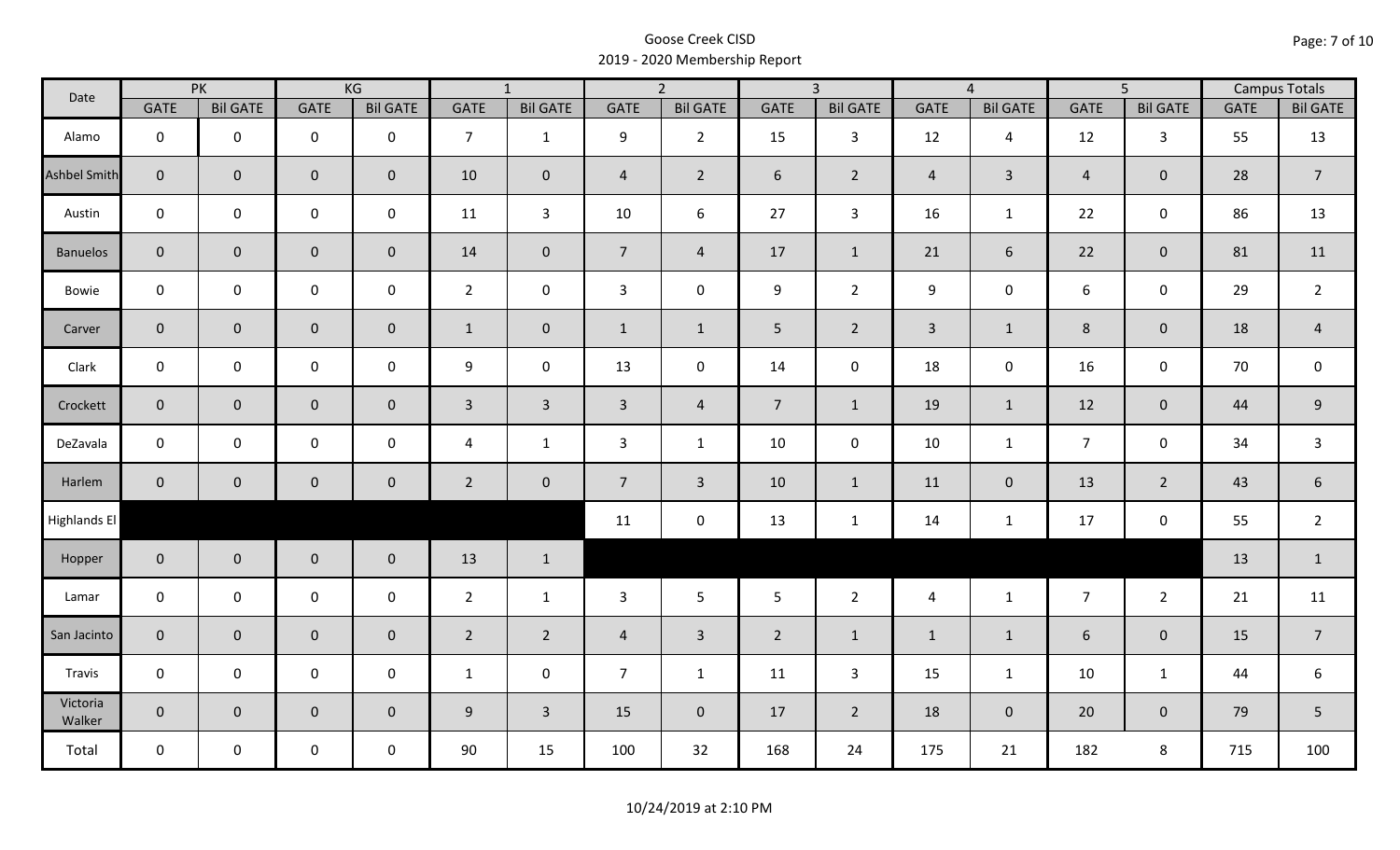|                     | Speech Only    | Inclusion        | Resource <21%   | Resource<br>21-50% | Self-Cont<br>50-60% | Self-Cont<br>$>60\%$ | <b>EC SpEd Program</b> | Homebound           |
|---------------------|----------------|------------------|-----------------|--------------------|---------------------|----------------------|------------------------|---------------------|
|                     | $\mathbf 0$    | 40               | 41              | 42                 | 43                  | 44                   | 45                     | $\mathbf{1}$        |
| Alamo               | 17             | $\overline{9}$   | 22              | $\overline{2}$     | $\pmb{0}$           | 18                   | $\pmb{0}$              | $\mathbf{0}$        |
| Ashbel Smith        | 24             | 10               | $\,8\,$         | $10\,$             | $\pmb{0}$           | 18                   | 21                     | 0                   |
| Austin              | 27             | 10               | 32              | $\overline{2}$     | $\pmb{0}$           | $\overline{9}$       | $\pmb{0}$              | $\overline{0}$      |
| <b>Banuelos</b>     | 32             | $\overline{4}$   | 27              | $10\,$             | $\pmb{0}$           | $\pmb{4}$            | 12                     | $\mathbf 0$         |
| <b>Bowie</b>        | 24             | $\boldsymbol{6}$ | 31              | $\sqrt{4}$         | $1\,$               | 16                   | $\bf 8$                | $\pmb{0}$           |
| Carver              | 23             | 5                | 13              | $\boldsymbol{9}$   | $\sqrt{4}$          | 11                   | 10                     | $\mathbf{1}$        |
| Clark               | 22             | 10               | 21              | 5                  | $\pmb{0}$           | 27                   | $\bf 8$                | $1\,$               |
| Crockett            | 30             | 13               | 23              | $\overline{3}$     | $\pmb{0}$           | 8                    | $\overline{2}$         | 0                   |
| DeZavala            | 25             | 11               | 14              | $\boldsymbol{9}$   | $\pmb{0}$           | $\mathbf{1}$         | $\pmb{0}$              | $\overline{0}$      |
| Harlem              | 20             | $\sqrt{6}$       | 38              | $\mathbf 1$        | $\pmb{0}$           | 12                   | 8                      | 0                   |
| <b>Highlands El</b> | 19             | 19               | $\overline{25}$ | 13                 | $\pmb{0}$           | 12                   | $\pmb{0}$              | $\overline{0}$      |
| Hopper              | 25             | 5                | $\overline{4}$  | $\overline{2}$     | $\pmb{0}$           | $\overline{7}$       | 9                      | 0                   |
| Lamar               | 12             | $6\phantom{1}6$  | 19              | $\sqrt{4}$         | $\overline{2}$      | 14                   | $1\,$                  | $\mathbf 0$         |
| San Jacinto         | 16             | $\overline{3}$   | 24              | $\overline{2}$     | $\pmb{0}$           | $\pmb{0}$            | $\pmb{0}$              | 0                   |
| Travis              | 25             | $\overline{7}$   | 25              | $\sqrt{4}$         | $\pmb{0}$           | $\overline{7}$       | 5                      | $\pmb{0}$           |
| Victoria Walker     | 62             | $\overline{7}$   | 16              | $\boldsymbol{6}$   | $\mathbf 1$         | 26                   | $\pmb{0}$              | 0                   |
| <b>BJS</b>          | $\overline{4}$ | 63               | 19              | 18                 | 21                  | $\overline{3}$       | $\pmb{0}$              | $\mathbf{1}$        |
| CBJ                 | 8              | 56               | 23              | 16                 | 16                  | 24                   | $\pmb{0}$              | 0                   |
| GJS                 | $\overline{4}$ | 44               | 17              | 17                 | 20                  | 23                   | $\mathbf 0$            | $\mathbf{1}$        |
| HMJ                 | $\overline{4}$ | 55               | 9               | 36                 | 21                  | 13                   | $\pmb{0}$              | 0                   |
| <b>HJS</b>          | $\overline{2}$ | 48               | 8               | 15                 | 19                  | 26                   | $\pmb{0}$              | $\overline{2}$      |
| <b>REL</b>          | $\mathbf{1}$   | 104              | 42              | 50                 | $\overline{4}$      | 45                   | $\pmb{0}$              | $\mathbf{1}$        |
| <b>RSS</b>          | $\overline{4}$ | 86               | 34              | 38                 | $\overline{7}$      | 42                   | $\pmb{0}$              | $\mathbf 0$         |
| GCM                 | $\mathsf 0$    | 137              | 26              | 47                 | 4                   | 22                   | $\pmb{0}$              | $\mathbf{1}$        |
| Impact              | $\mathbf{1}$   | $\overline{3}$   | $\mathbf{1}$    | $\mathbf 0$        | $\pmb{0}$           | $\pmb{0}$            | $\mathbf 0$            | $\overline{0}$      |
| <b>Stuart CTHS</b>  | $\mathsf 0$    | 29               | $\pmb{0}$       | $\pmb{0}$          | $\pmb{0}$           | $\pmb{0}$            | $\pmb{0}$              | 0                   |
| PHC                 | $\mathbf 0$    | 10               | $1\,$           | $\pmb{0}$          | $\pmb{0}$           | $\pmb{0}$            | $\pmb{0}$              | $\mathsf{O}\xspace$ |
| Point               | $\mathbf 0$    | $\mathbf 0$      | $\mathbf 0$     | $\boldsymbol{0}$   | $\pmb{0}$           | $\mathbf 0$          | $\mathbf 0$            | 0                   |
| Elementary          | 403            | 131              | 342             | 86                 | $8\phantom{1}$      | 190                  | 84                     | $\overline{2}$      |
| Secondary           | 28             | 635              | 180             | 237                | 112                 | 198                  | $\mathbf 0$            | 6                   |
| <b>District</b>     | 431            | 766              | 522             | 323                | 120                 | 388                  | 84                     | 8                   |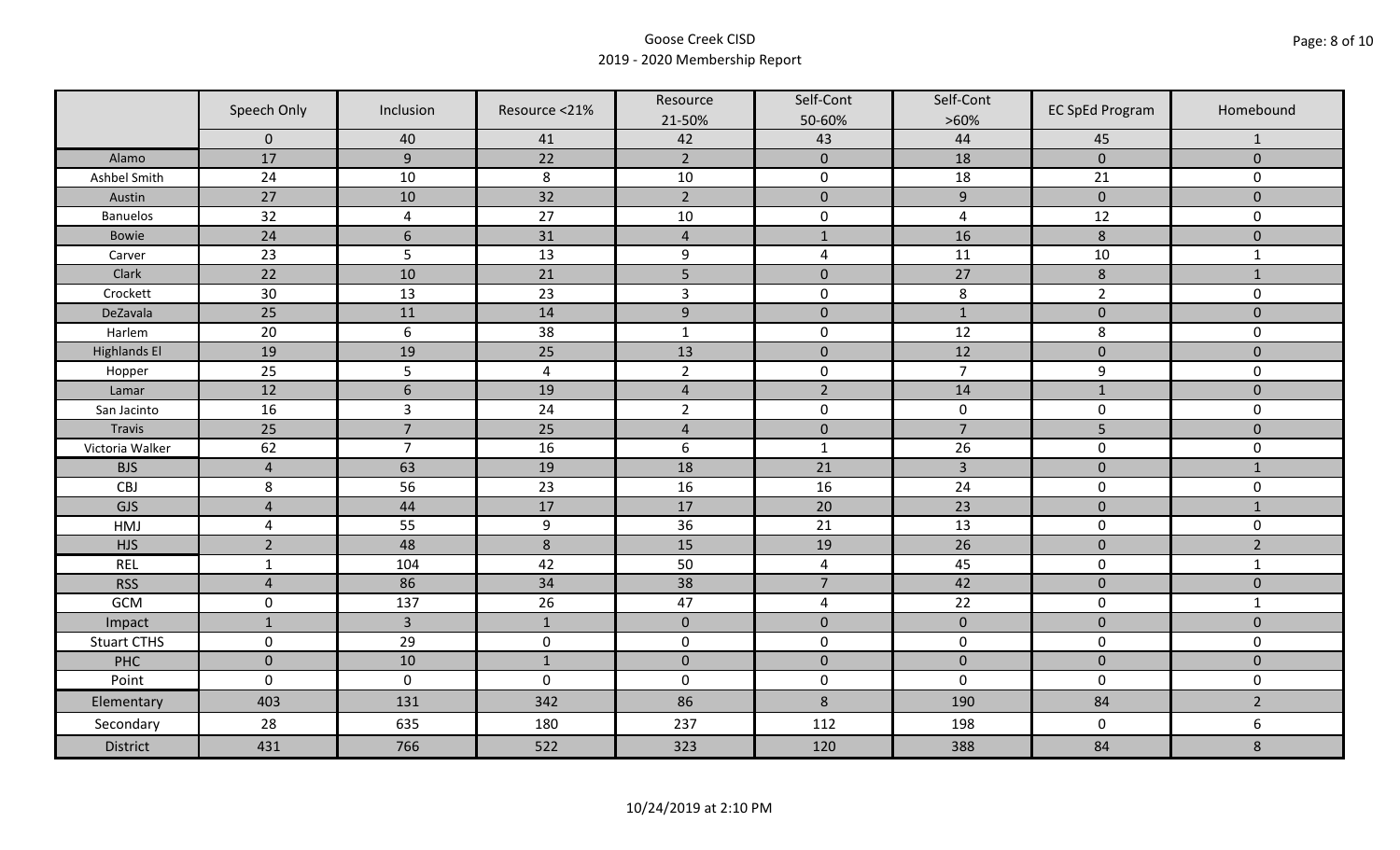|                     | At-Risk | SpEd | GT             | <b>LEP</b>     | Migrant             | Econ Dis | Dyslexia       | 504  |
|---------------------|---------|------|----------------|----------------|---------------------|----------|----------------|------|
| Alamo               | 426     | 69   | 68             | 248            | $\overline{2}$      | 568      | 20             | 43   |
| Ashbel Smith        | 441     | 91   | 35             | 261            | $\overline{4}$      | 585      | 11             | 23   |
| Austin              | 441     | 80   | 99             | 255            | 10                  | 446      | 18             | 45   |
| <b>Banuelos</b>     | 382     | 90   | 92             | 188            | $\overline{2}$      | 547      | 15             | 42   |
| Bowie               | 367     | 95   | 31             | 184            | $\overline{3}$      | 635      | 18             | 41   |
| Carver              | 376     | 78   | 22             | 211            | 9                   | 628      | 12             | 31   |
| Clark               | 343     | 95   | 70             | 43             | $\mathbf{1}$        | 376      | 28             | 56   |
| Crockett            | 370     | 80   | 53             | 201            | $\,8\,$             | 464      | 25             | 43   |
| DeZavala            | 357     | 62   | 37             | 156            | $\overline{2}$      | 533      | 13             | 38   |
| Harlem              | 428     | 85   | 49             | 195            | 5 <sub>1</sub>      | 596      | 14             | 38   |
| <b>Highlands El</b> | 329     | 88   | 57             | 198            | $\mathbf 0$         | 605      | 38             | 95   |
| Hopper              | 311     | 52   | 14             | 131            | $\mathbf 0$         | 350      | $\mathbf{3}$   | 29   |
| Lamar               | 552     | 58   | 32             | 194            | $\overline{7}$      | 579      | 31             | 44   |
| San Jacinto         | 265     | 45   | 22             | 170            | $\pmb{0}$           | 375      | 18             | 31   |
| Travis              | 409     | 73   | 50             | 175            | $\mathsf{O}\xspace$ | 621      | 28             | 53   |
| Victoria Walker     | 440     | 119  | 84             | 173            | $\overline{4}$      | 403      | 26             | 44   |
| <b>BJS</b>          | 481     | 133  | 67             | 152            | $5\phantom{.}$      | 772      | 57             | 93   |
| CBJ                 | 575     | 144  | 113            | 160            | $6\phantom{a}$      | 769      | 51             | 121  |
| GJS                 | 523     | 129  | 147            | 113            | 12                  | 648      | 67             | 132  |
| HMJ                 | 574     | 139  | 60             | 211            | 9                   | 847      | 65             | 101  |
| <b>HJS</b>          | 593     | 124  | 135            | 141            | 5                   | 719      | 56             | 121  |
| <b>REL</b>          | 819     | 262  | 96             | 221            | 15                  | 1371     | 84             | 155  |
| <b>RSS</b>          | 915     | 218  | 204            | 207            | 11                  | 1240     | 111            | 221  |
| <b>GCM</b>          | 1037    | 247  | 187            | 163            | 11                  | 1189     | 88             | 193  |
| Impact              | 94      | 5    | 76             | 7 <sup>7</sup> | $\mathbf{3}$        | 241      | $\overline{7}$ | 21   |
| <b>Stuart CTHS</b>  | 133     | 29   | 11             | 26             | $\overline{2}$      | 160      | 23             | 35   |
| PHC                 | 128     | 11   | $\overline{4}$ | 13             | $\mathbf{3}$        | 107      | $\overline{7}$ | 18   |
| Point               | 76      | 6    | $\overline{2}$ | 12             | $\mathbf 0$         | 61       | 5              | 17   |
| Elementary          | 6237    | 1260 | 815            | 2983           | 57                  | 8311     | 318            | 696  |
| Secondary           | 5948    | 1447 | 1102           | 1426           | 82                  | 8124     | 621            | 1228 |
| District            | 12185   | 2707 | 1917           | 4409           | 139                 | 16435    | 939            | 1924 |